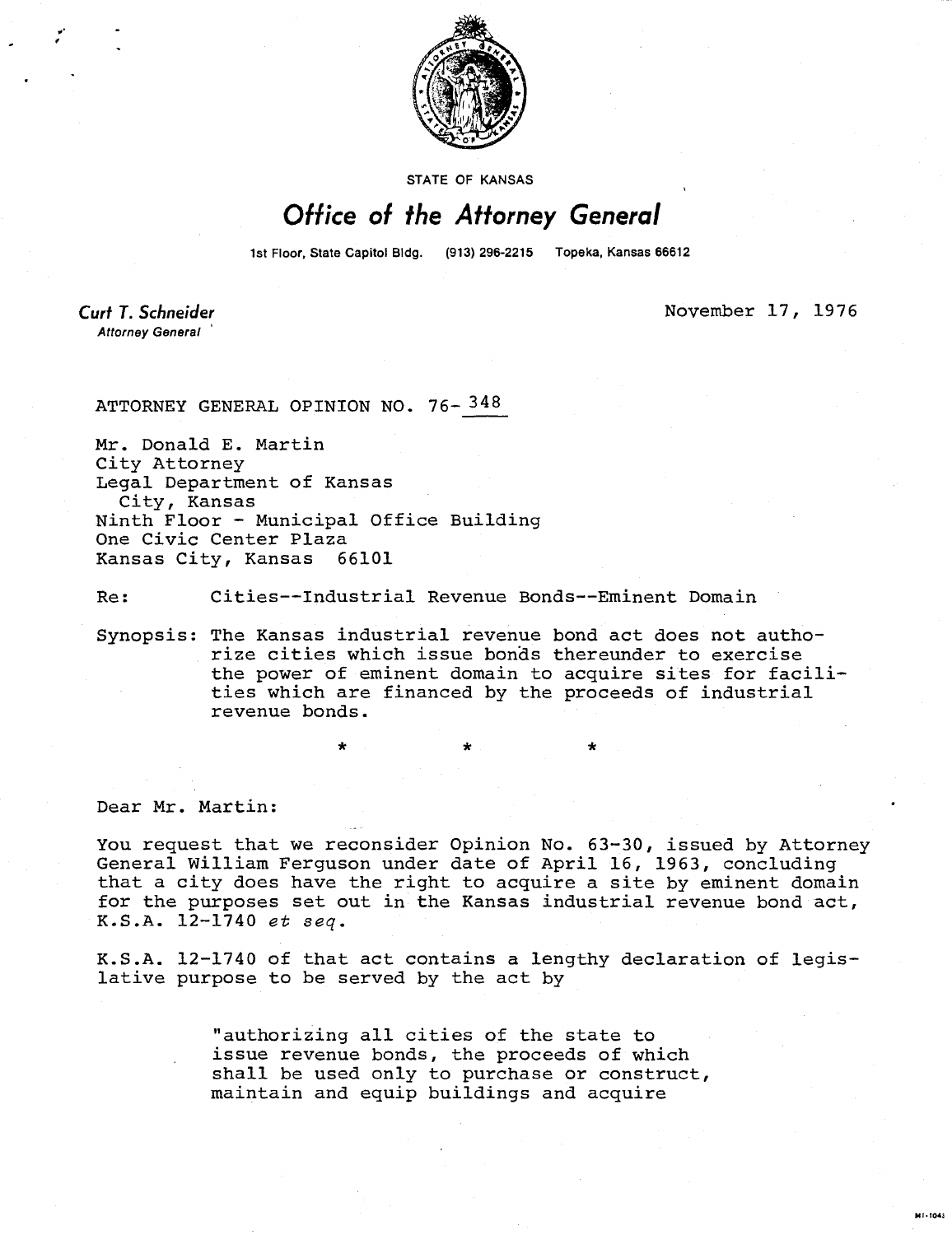Mr. Donald E. Martin Page Two November 17, 1976

> sites therefor and to enlarge or remodel buildings and equip the same, for agricultural, commercial, hospital, industrial and manufacturing facilities and to enter into leases or lease-purchase agreements with any person, firm or corporation for said facilities."

The substantive bond authority is set out at K.S.A. 12-1741 thus in pertinent part:

> "Any city shall have power to issue revenue bonds, the proceeds of which shall be used only to purchase, construct, reconstruct, equip, maintain or repair buildings and to acquire sites therefor . . . . "

In concluding that cities were empowered to exercise the power of eminent domain, Attorney General Ferguson relied almost entirely on City of Enterprise v. Smith, 62 Kan. 815, 62 Pac. 324 (1900), a case which we believe requires a contrary conclusion. There, the city sought to acquire by eminent domain the land on which was situated the well from which the city water supply was drawn. The city began a condemnation action under an 1897 act a section of which expressly provided for condemnation by cities of waterworks property belonging to private corporations. It was objected that the section was unconstitutional because it was not expressed in the title of the bill. Omitting that part of the title not pertinent here, it stated thus:

> "An act authorizing and empowering cities . . . to obtain . . . water . . . by purchasing or constructing, owning and operating water-works."

The city urged that the term "purchase" in the title was used in its technical legal sense, to mean any acquisition of land by any lawful act of the party, thus including condemnation. The court, however, ascribed to the word its popular meaning, acquisition by voluntary act or agreement for valuable consideration.

In choosing between the so-called technical and the popular significations of the word, the court referred to a helpful rule of construction from Sutherland, Statutory Construction, § 255, quoting thus in pertinent part: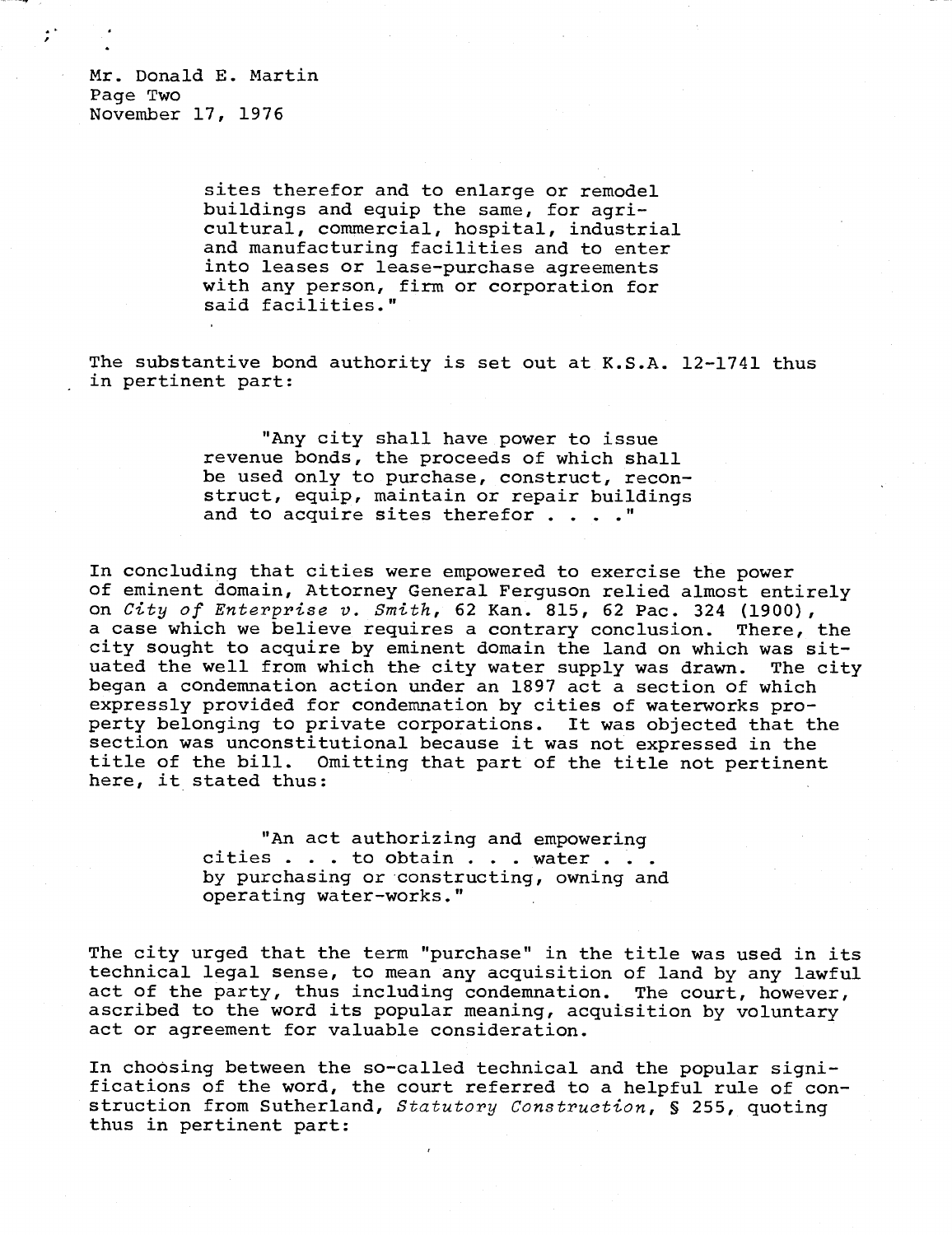Mr. Donald E. Martin Page Three November 17, 1976

> "'Words in common use, and also having a technical sense, will, in acts intended for general operation and not dealing specially with the subject to which such words in their technical sense apply, be understood primarily in their popular sense, unless they are defined in the act or a contrary intention is otherwise 'manifest. Such words, however, will be understood in a technical sense when the act treats of the subject in relation to which such words are technically employed. Thus, they are deemed technically used in legislation relating to courts and legal process. . . . But by the cardinal rule that the intention of the lawmakers is the essense of the law, when a technical word is obviously intended to have a broader than its strict technical sense, it will receive that interpretation. . . .'" 62 Kan. at 818-819.

The court applied this guidance thus:

"It is evident, therefore, that the word 'purchasing,' in the title to the act in question, was not used in its technical legal sense, because such title is not inclusive of or cognate with the technical subject of titles to real estate by purchase, but is inclusive of and cognate with the general subject of acquisition of title to real estate for water-works purposes." 62 Kan. at 819.

Nothing in the industrial revenue bond enactment even remotely suggests that the word "purchase," as used either in its title, in the declaration of legislative purpose, in the grant of substantive bond authority, or elsewhere in the text, is used in its refined legal and technical sense. In every instance in which it appears, the context relates to the general purposes of the act and the general powers granted thereunder, without the slightest implication that the term is used in its technical sense relating to the conveyance of real property.

In City of Enterprise, supra, the court ascribed the popular and nontechnical meaning to the word "purchase" as it appeared in the title of the bill there in question, notwithstanding one section of the bill dealt expressly with eminent domain, stating thus: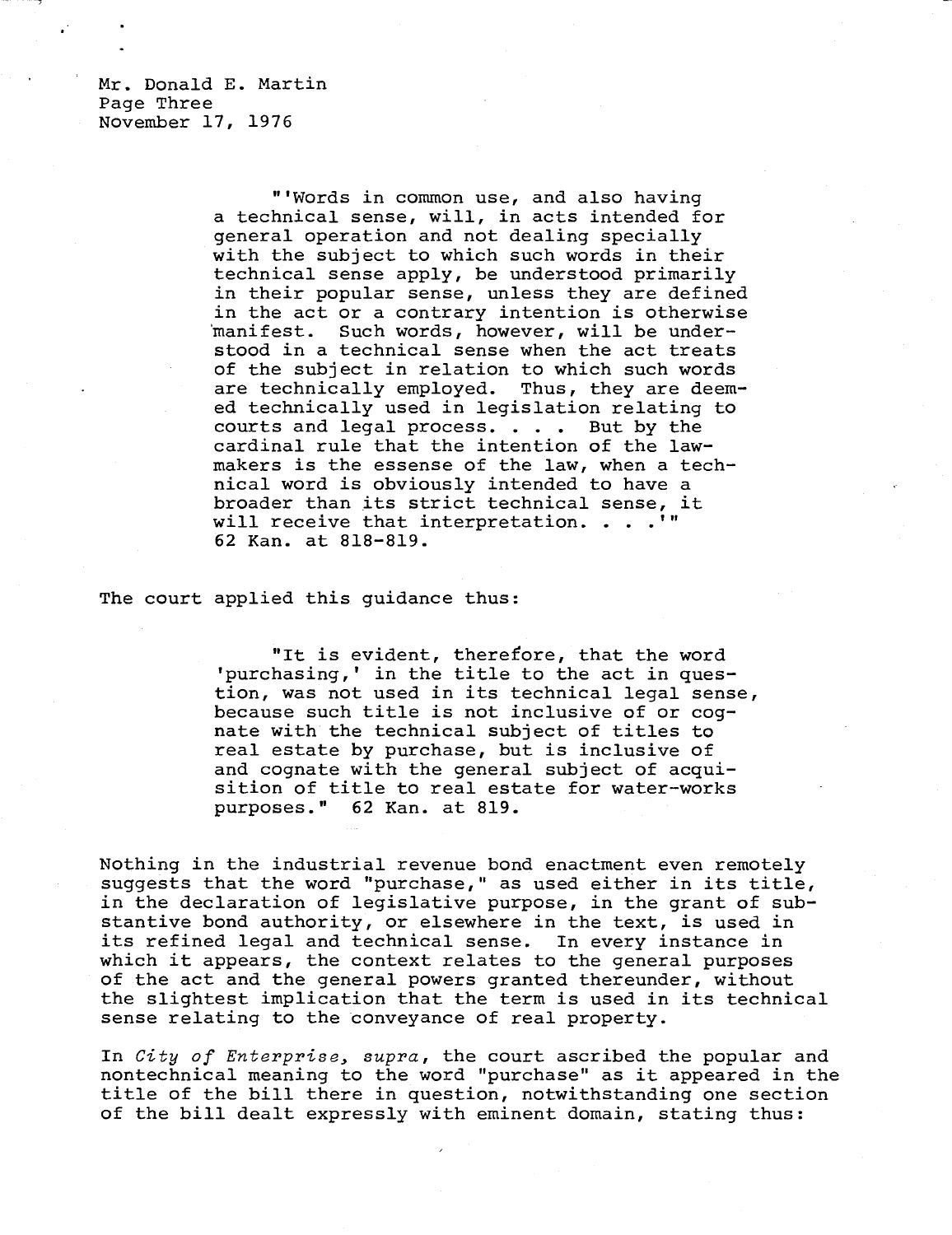Mr. Donald E. Martin Page Four November 17, 1976

> "It must be borne in mind that section 12 of the statute under consideration attempts to exert the sovereign power of dispossessing the citizen of his property. All the authorities hold that such statutes are to be strictly construed. No effect by implication or intendment other than that which is reasonable and necessary is allowed to them. For like reasons the same must be said of the titles to such enactments. Nothing should be regarded as comprehended within their titles except that which can with reasonably clear distinctness of view be seen. We are therefore constrained to hold that the title to the act in question does not embrace the subject of condemnation of property for waterworks purposes." 62 Kan. at 820.

There is even less reason here to give the term its legal and technical meaning, where there is nothing in the text of the act, unlike the act in question in Enterprise, to suggest that the legislature intended expressly or by any reasonable implication to grant the power of eminent domain property as an additional tool to implement the purposes of the act.

In addition, General Ferguson cited what is now K.S.A. 12-1748, a part of the industrial revenue bond enactment, which recites thus:

> "The enumeration of any object, purpose, power, manner, method or thing in this act shall not be deemed to exclude like or similar objects, purposes, powers, manners, methods or things."

General Ferguson did not indicate, however, the bearing of this provision upon his conclusion. In City of Enterprise, supra, the court made clear that statutes exercising and granting the sovereign power of dispossessing citizens of their property are to be strictly construed. Certainly, this rule alone forbids any inference from the very broad and general language of K.S.A. 12-1748 that the power of eminent domain is granted by that act to cities as a means of acquiring sites for industrial projects financed with the proceeds of bonds issued thereunder. By the same strict construction rule, there is no basis, in my view, for inferring